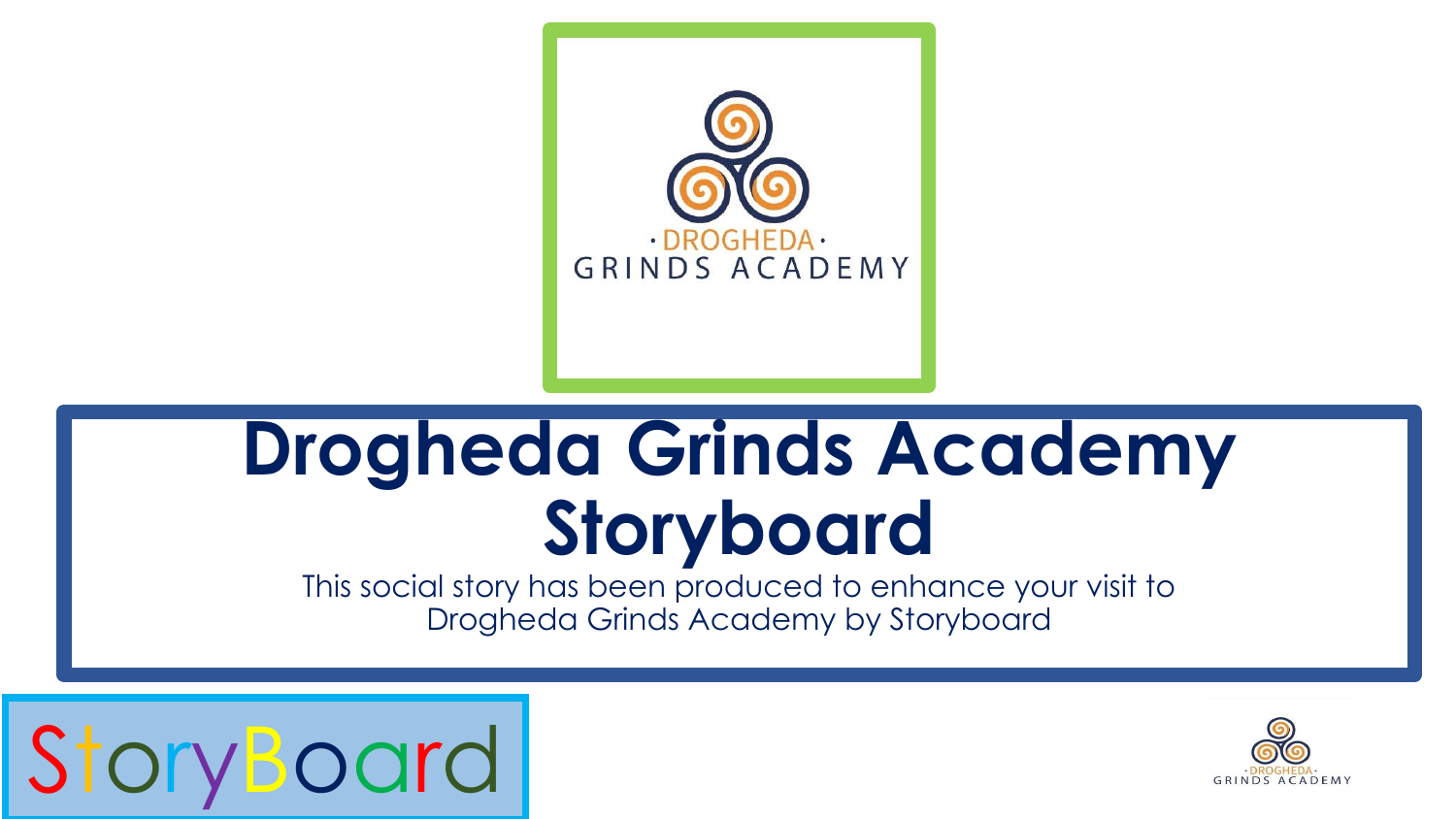

#### This is the front entrance.

I will come in this door at the start of the day.

I will go up the stairs when I enter the building.



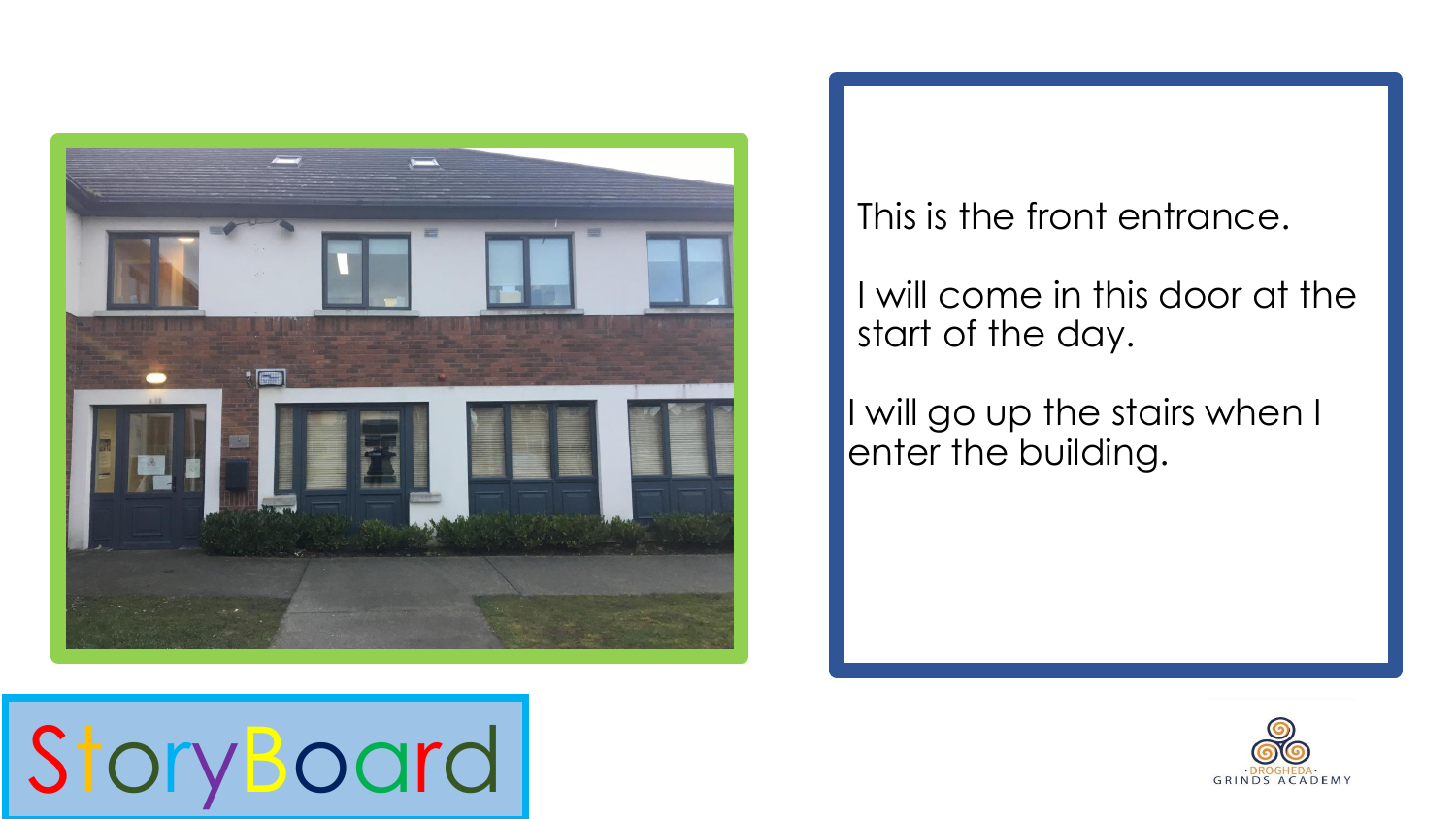

#### This is the reception area.

I will come here to sign in before my class.

There will be someone sitting behind the desk who can give me help if I need it.



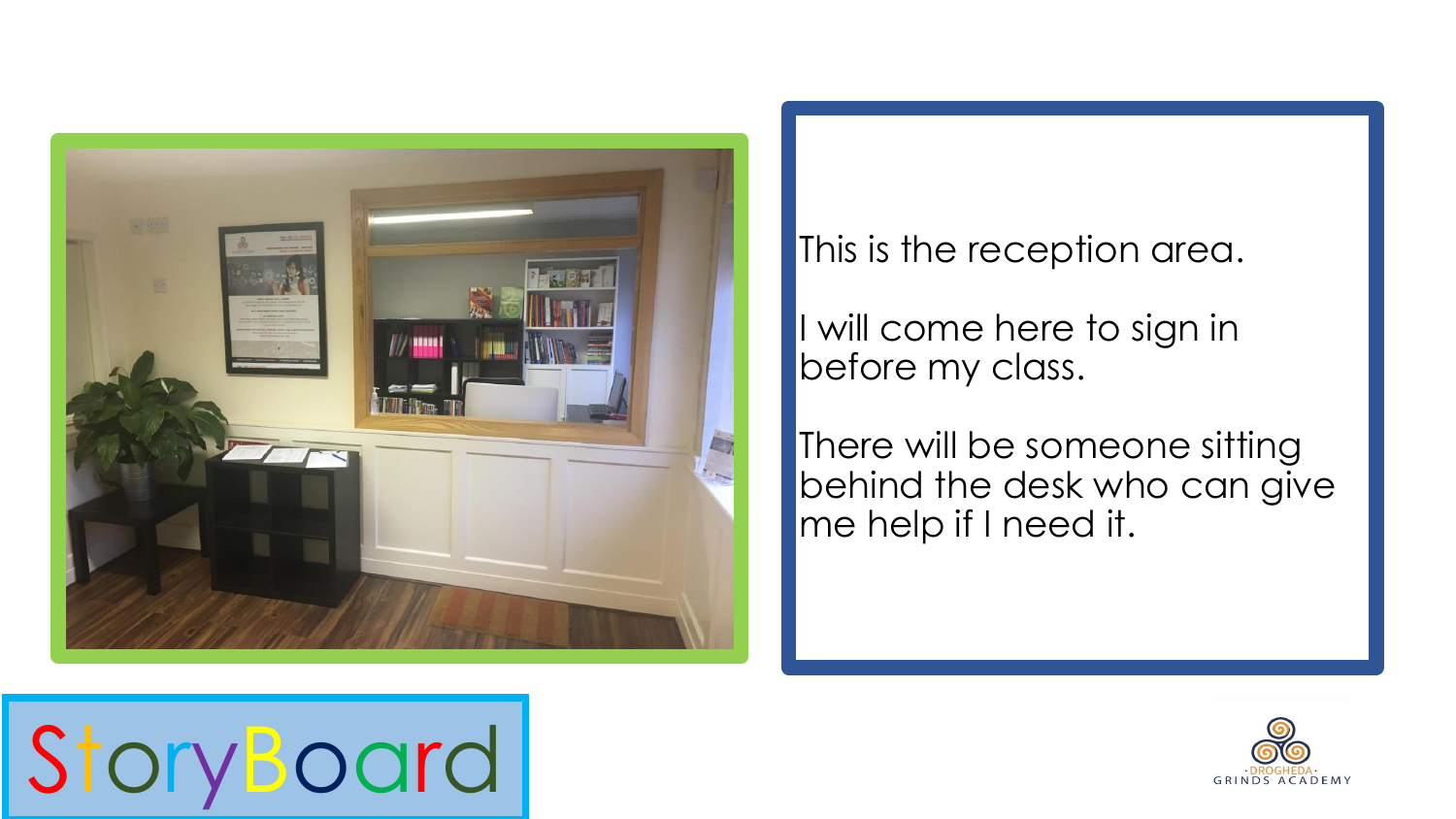

### This is the sign in sheet.

I will sign my name beside my name on the sheet before my class.



StoryBoard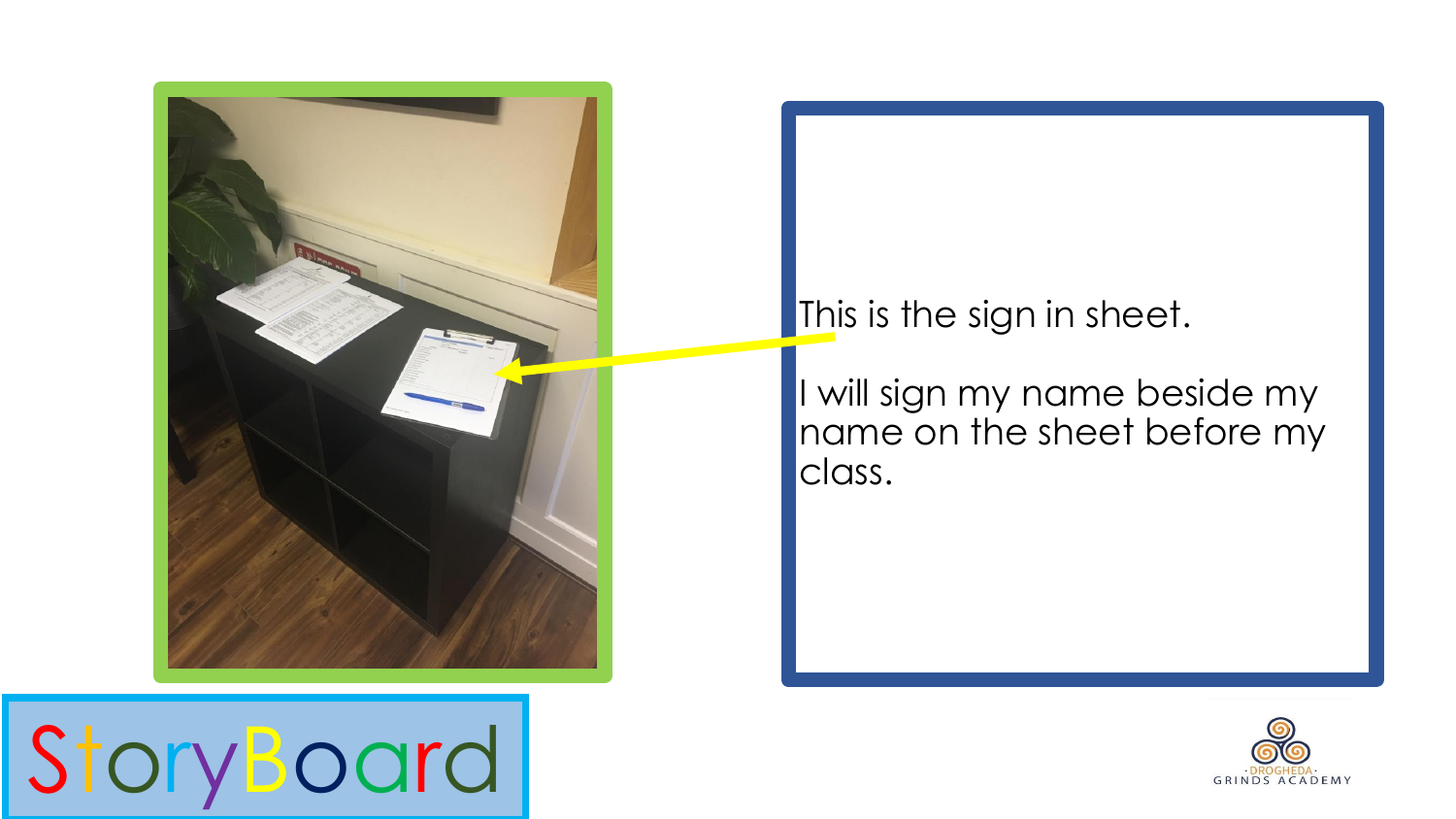

#### This is the waiting area.

#### I can wait here before my class starts or during lunch breaks.



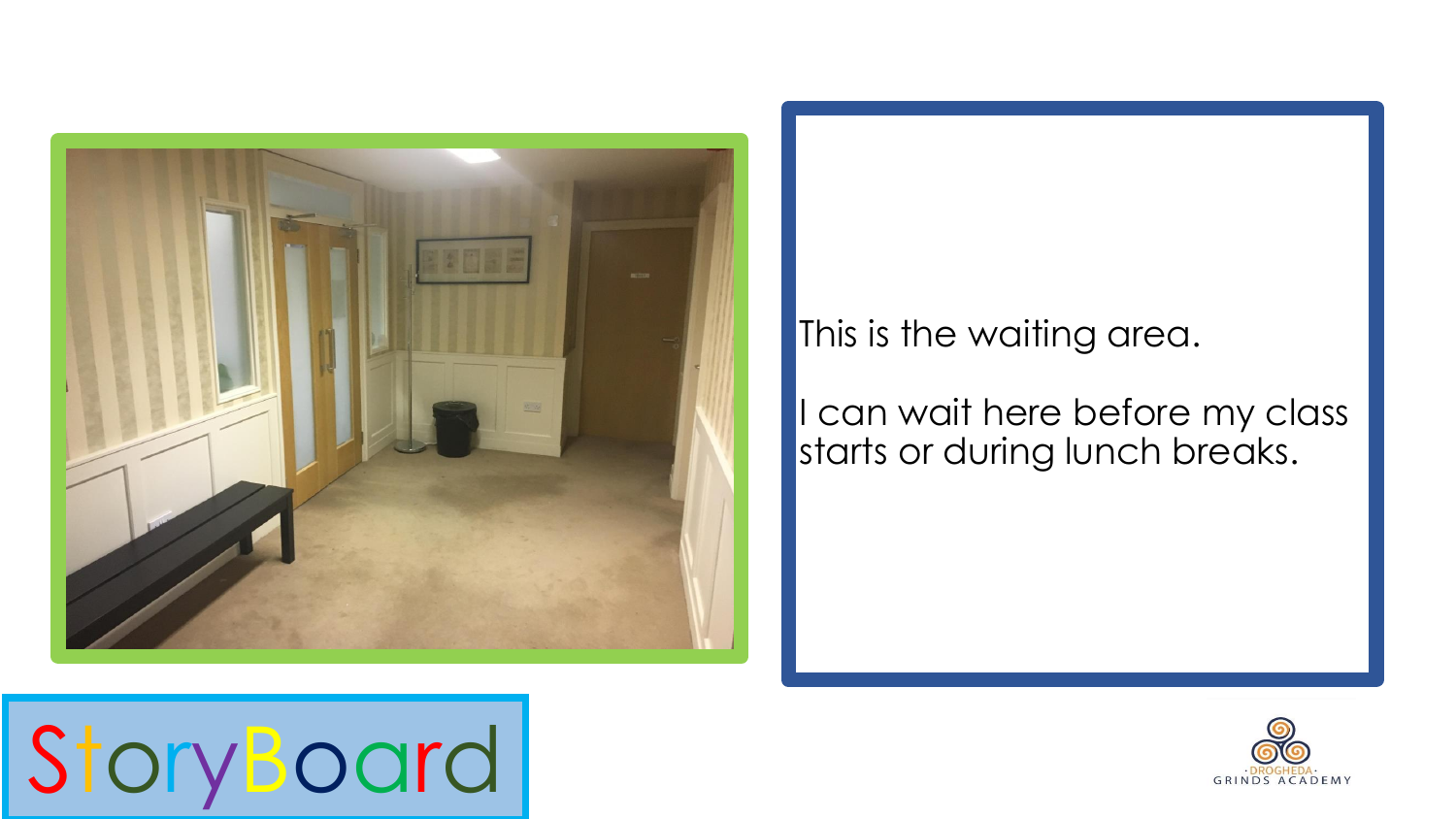

StoryBoard

These are the toilets.

They are beside the waiting area.

I can use them whenever I need to.

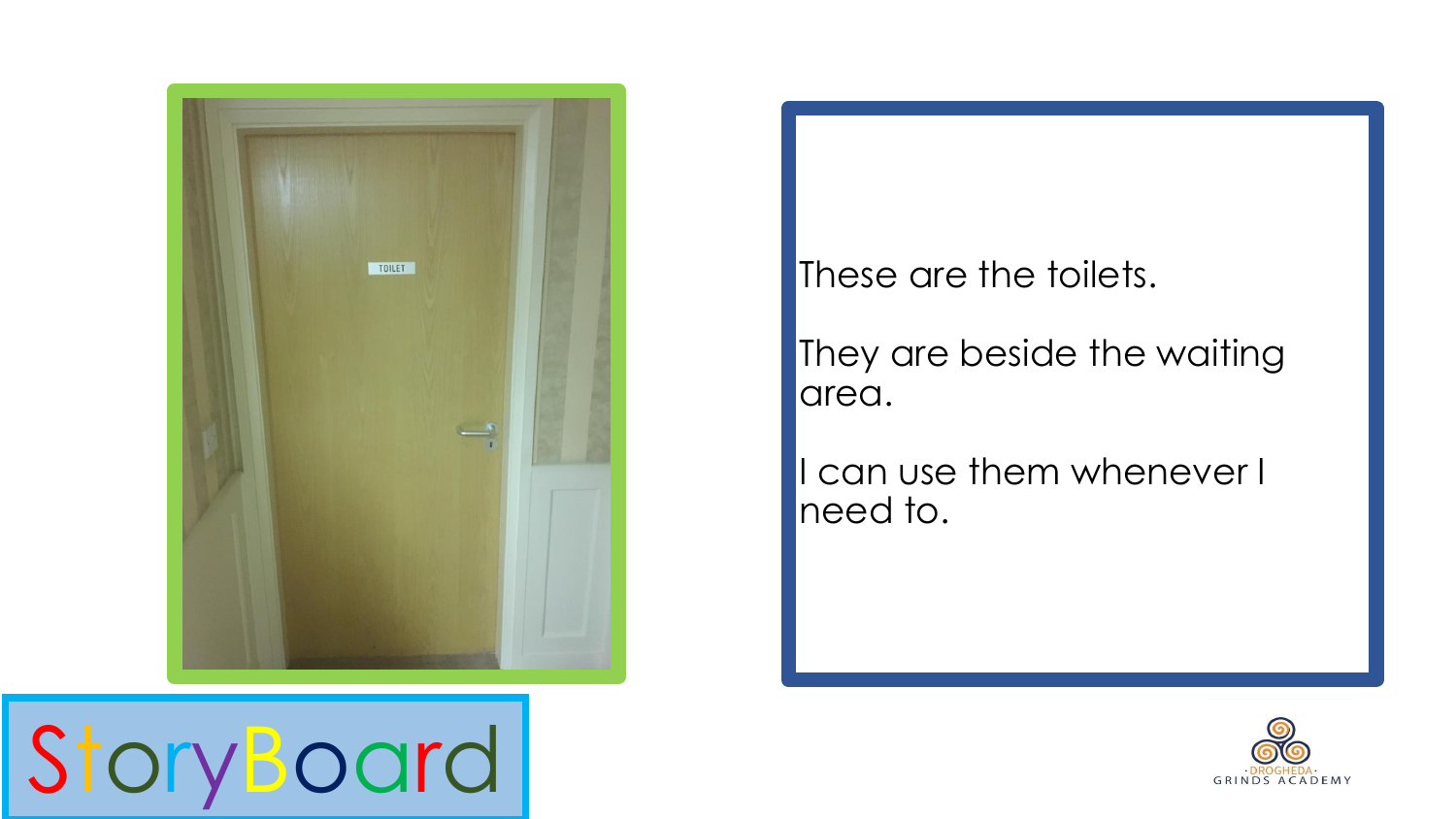

#### This is one of the classrooms.

I will sit in one of the seats and the teacher will teach at the top of the class.



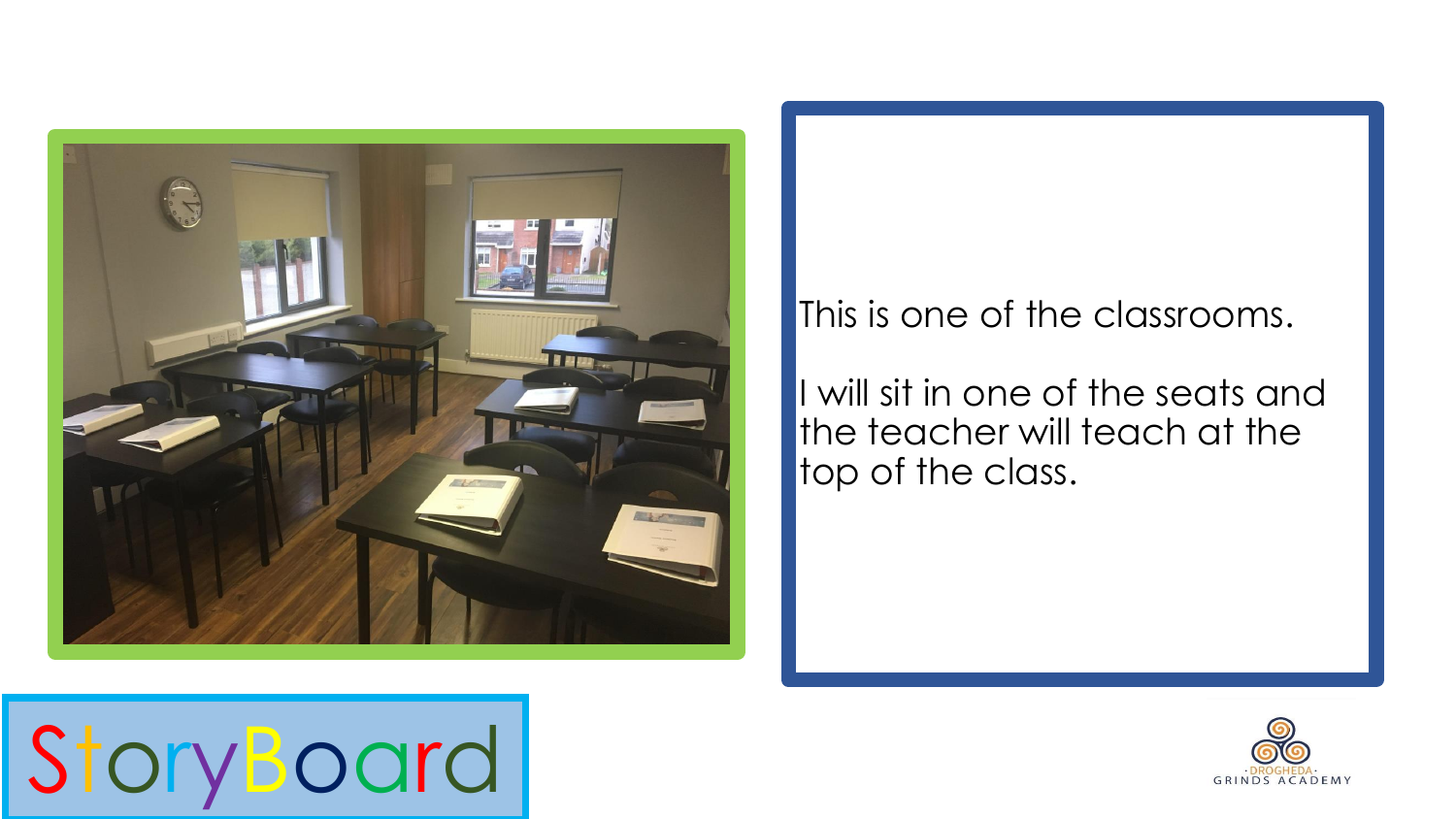

#### This is my desk.

I will share a table with the person sitting next to me.

I will have my own chair and folder.

I will sit here during class and listen to my teacher.



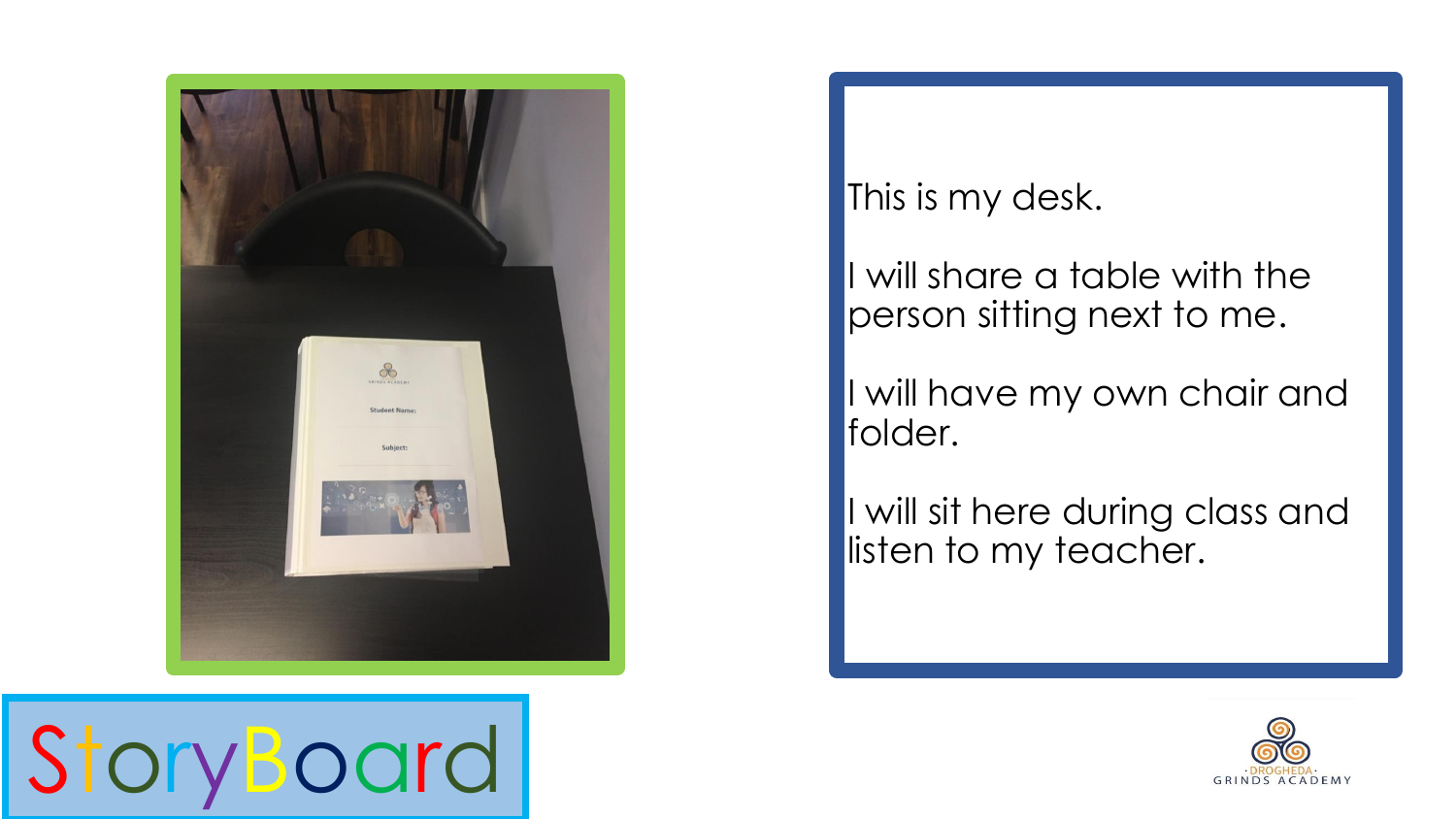

#### This is my folder.

I will write my name and details on the inside of my folder.

My folder will have a refill pad and poly pockets inside.



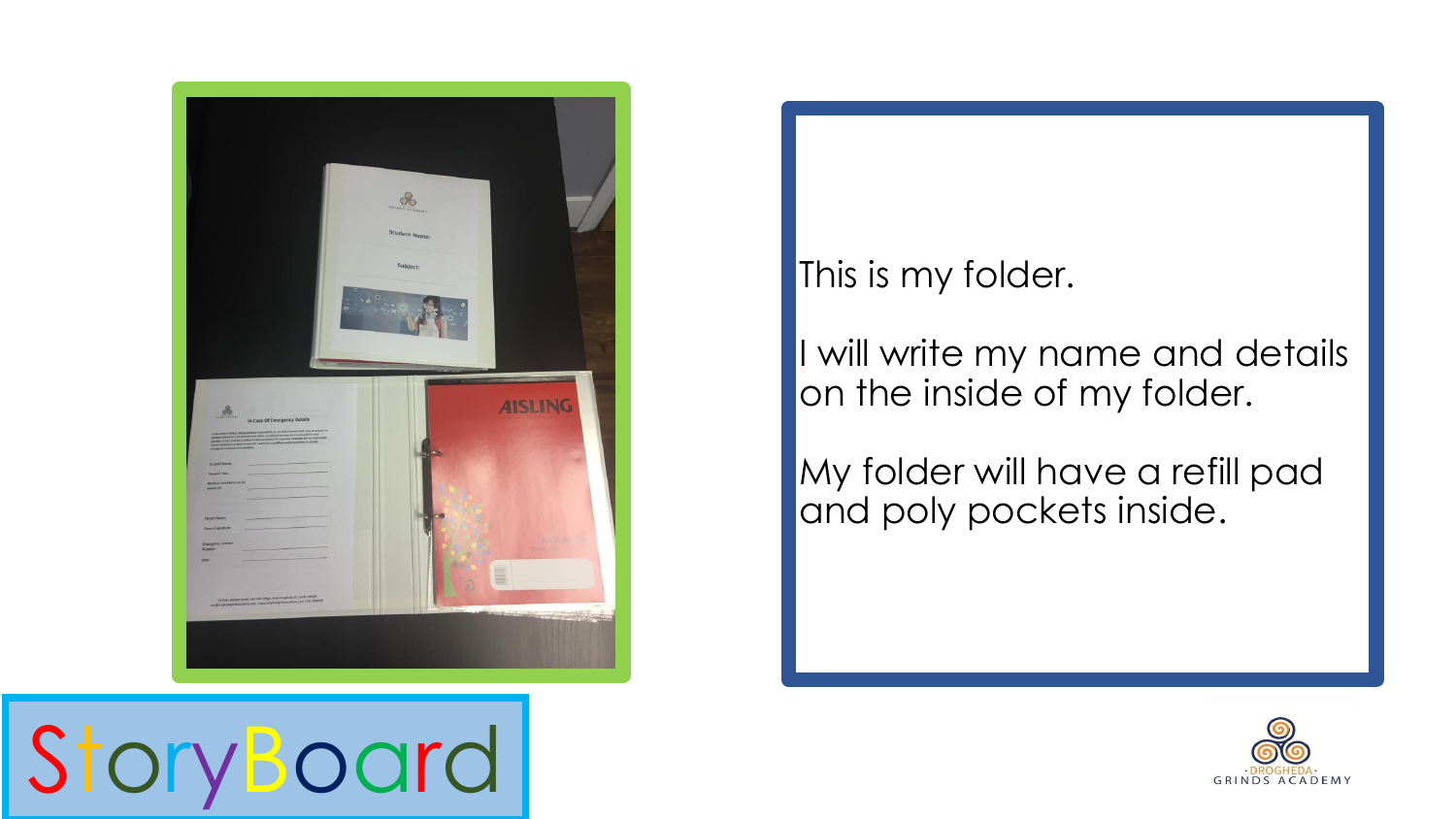

# StoryBoard

#### This is the white board.

My teacher will write the work on the whiteboard during class.

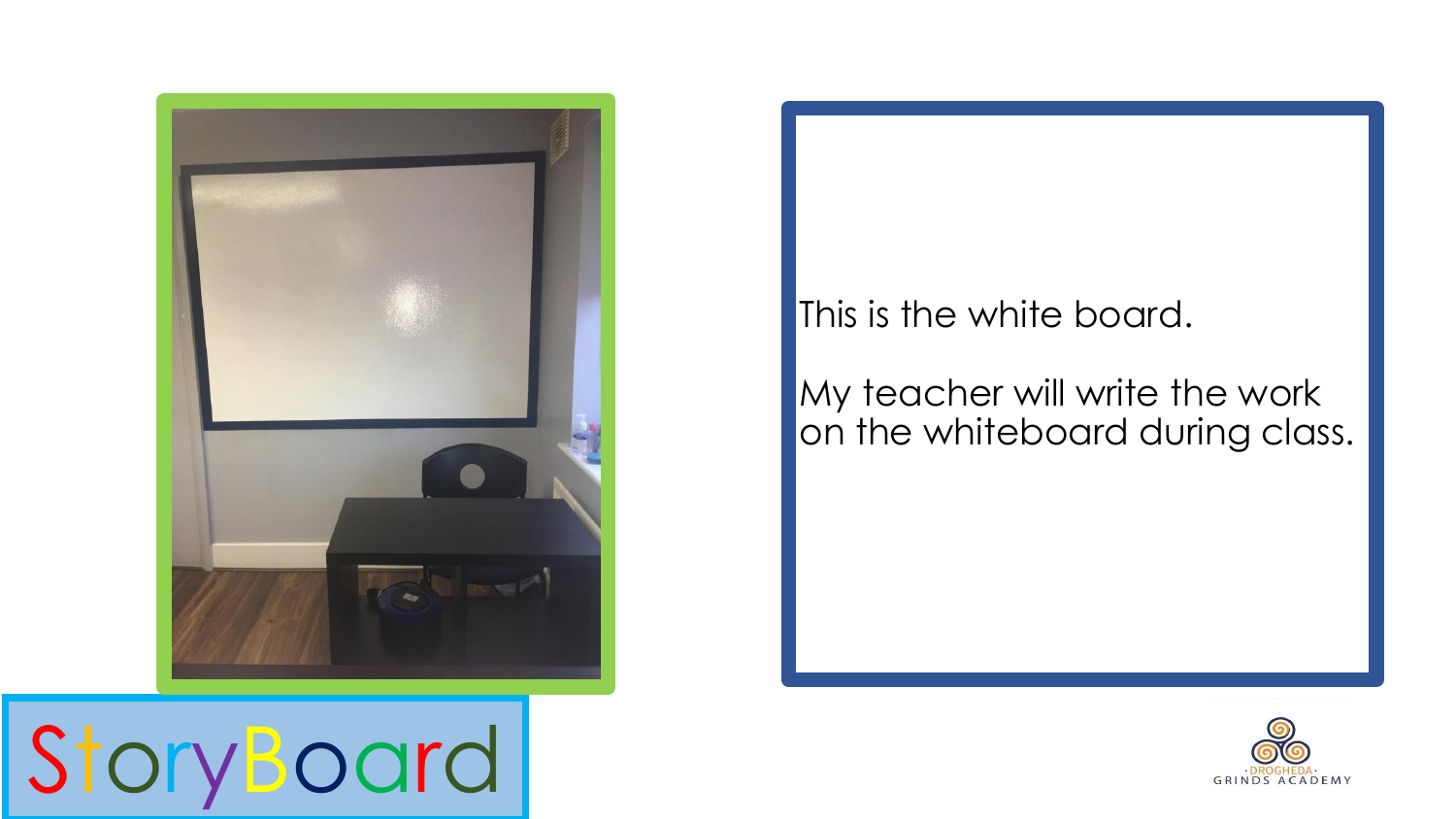

#### I have now finished my day at Drogheda Grinds Academy.

Now I will